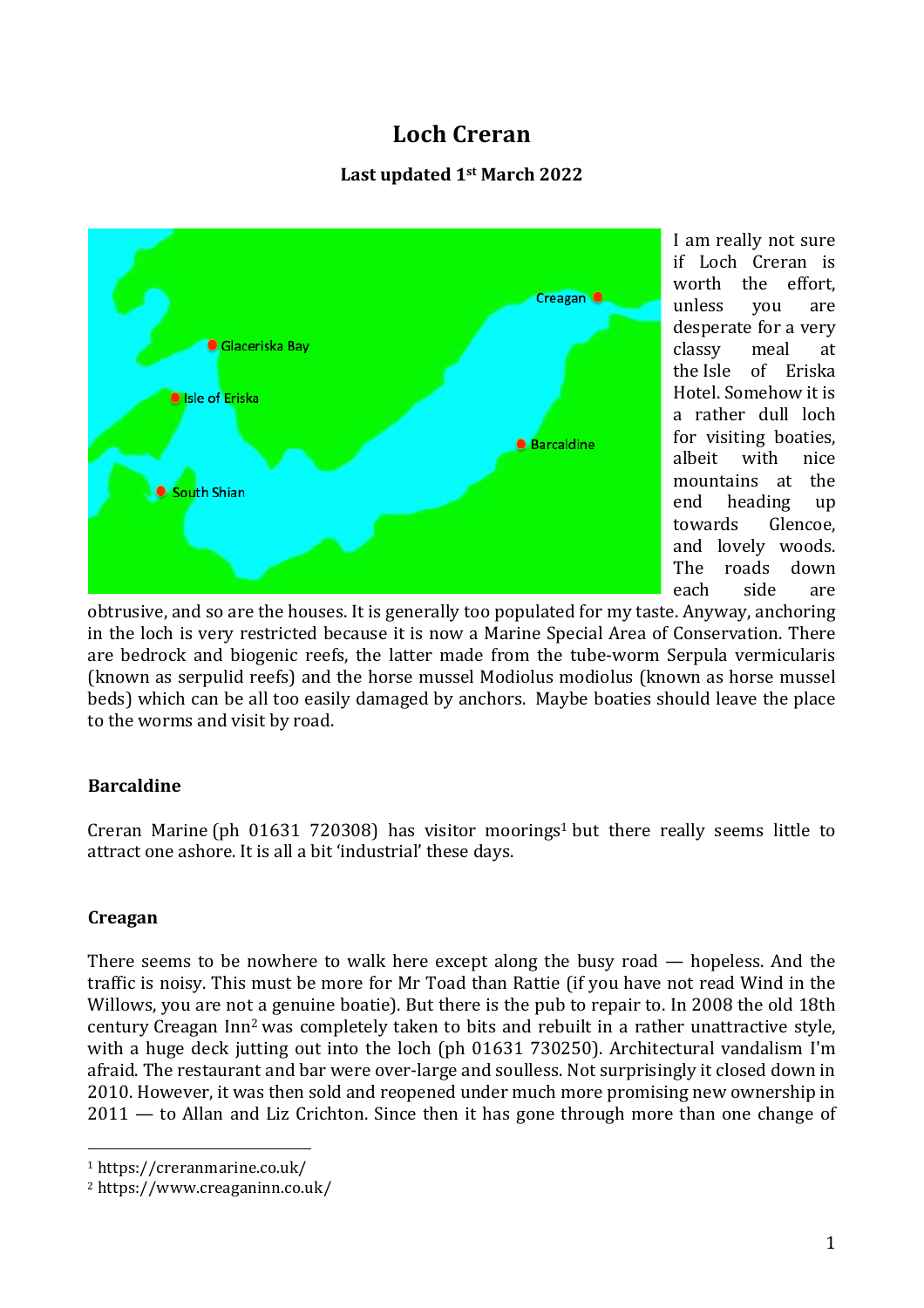ownership. I have not been there recently enough to know how things now stand. It only seems to be open from Wednesday through Sunday, so check before you go.

### **Glaceriska bay**

A pleasant enough bay, attractive deciduous woods to wander around in, but that is almost it. However, you could walk along the small road through the woods to Port Appin and the attractions there, about 30 minutes max. And en route, at the top of the hill in about 15 minutes, there is actually something rather good to look at  $-$  Druimneil House<sup>3</sup>. This is a calm and lovely 1850 country house. You can't go inside but the extensive gardens are free to enter and wander round. They are mostly woodland with shrubs, there is a lovely pond with dragonflies and a boy hanging on to a dolphin, and a walled garden too with plants for sale. The 25+ year restoration is still ongoing so not all of the beds are planted. And my espaliered apple trees are better pruned than theirs, although I am just an amateur! But, thank you so much Mrs Glaisher for letting us in, as ever shame on others around here who have closed their gardens to the public. So go there and donate to the upkeep of the gardens which must cost a bomb, best in the spring and early summer. And stay there too if you want a night ashore in a luxury guest house

### **Isle of Eriska**

Not in the Sailing Directions, but there are moorings and a pontoon just after the entrance to the loch on the south side (watch out for the wash from work-boats going far too fast). The moorings belong to the very upmarket Isle of Eriska Hotel (Spa and Island) sitting on its own private island of Eriska, connected to the mainland by a 1900 bridge4. Built in 1884 to a design by Hippolyte Blanc (what a marvellous name!), it was owned by the Buchanan-Smith family since 1973, who improved it bit by bit. In 2017 the whole place was sold to a Chinese family for a reported  $E2.2$  million  $-$  they don't aim to change the ethos, but are going to do some renovations.

The website provides how-to-arrive instructions for helicopters, so you get the style. Very exclusive. However, do not be alarmed, boaties are welcome and ties are not needed for dinner in the hotel (one Michelin star, lost it in 2017, but regained in 2019 — one of only 10 in Scotland). So pretty classy food for sure at £80 for a three-course dinner, and a 40-page wine list (01631 720371). The style is Baronial country house — the building, not the food. This really is a classic hideaway place, completely cut-off from everywhere by trees, so no views from your dinner table, except of the tiny putting green.

The walk around the island is brief and charming. Loads of wild flowers, and lovely trees with birdsong. Note the six-hole golf course which can be used — for a fee — by anyone, not just the residents. The 7th to 9th holes are currently out of action, in a bog. And check out the leisure centre which again can be used by non-residents (I think) and where you will find the Deck Restaurant, a much less formal place than the main hotel, and with a nice view, last orders at 1900, ideal for families with children, and for morning coffee.

 

<sup>3</sup> https://www.appinaccommodation.co.uk/gardens.html